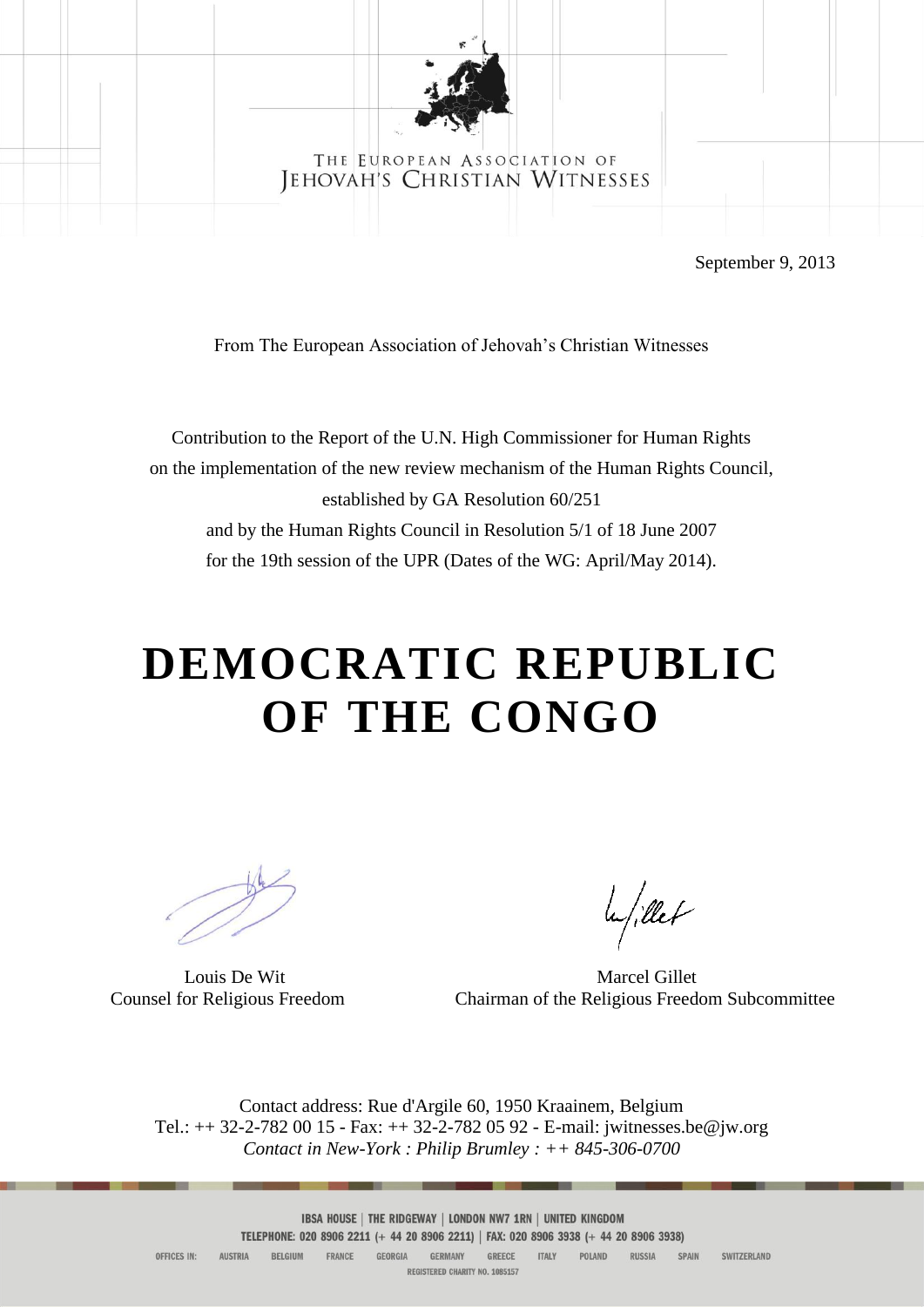$19<sup>th</sup>$  Session of the Universal Periodic Review – April/May 2014 European Association of Jehovah's Christian Witnesses – DEMOCRATIC REPUBLIC OF THE CONGO Page 1

## **SUMMARY OF THE SUBMISSION**

**The Christian community of Jehovah's Witnesses has been present in the Democratic Republic of the Congo since the 1930s. Though peace-loving, they have often been victims of violent attacks by members of the ancestral cult of Kimbilikiti.** 

**Urgent action is needed by the government of the Democratic Republic of the Congo to punish those responsible for the attacks against Witnesses and to prevent another wave of brutal and deadly persecution.**

## **I. INTRODUCTION**

- 1. The European Association of Jehovah's Christian Witnesses is a charity registered in the UK. It provides support to Jehovah's Witnesses facing violations of fundamental human rights in various parts of the world.
- 2. The Christian community of Jehovah's Witnesses has been present in the Democratic Republic of the Congo since the 1930s. Today, there are over 177,500 Jehovah's Witnesses in the Democratic Republic of the Congo worshipping in over 3,200 congregations. Though peaceloving, they have often been victims of violent attacks by the ancestral cult of Kimbilikiti.
- 3. This submission is based on the reports of the victims to the national office of Jehovah's Witnesses in Kinshasa.

# **II. SOCIETAL ABUSES AND DISCRIMINATION**

# *Continuing discriminatory violence perpetrated by the Kimbilikiti cult (kidnapping, destruction of property, and threats)*

- 4. In 1978, members of the Kimbilikiti cult began openly persecuting Jehovah's Witnesses. In 1983, this persecution climaxed in the brutal murder of eight men of the Pangi Congregation of Jehovah's Witnesses. At the time of the Kimbilikiti initiation rites each year, its followers commit violent acts that often target Jehovah's Witnesses. Girls have been raped, houses pulled down, boys kidnapped to be forcibly initiated to the Kimbilikiti cult, and some have been tortured. Making matters worse, the local authorities, most of them being followers of the Kimbilikiti cult, are reluctant to take action against their fellow worshippers. As illustrated by the events described below, the situation has not improved in the four years since the last review.
- 5. During the 2010 initiation period (July/August), initiates of Kimbilikiti committed violent acts against Jehovah's Witnesses in the villages of Lutshurukulu, Yubuli and Kalima just because the Witnesses refused to comply with the wishes of the Kimbilikiti young men. Some Witnesses were beaten, others had their houses destroyed and burned. After victims appealed to the local authority and the Administrator of the territory decided in their favour, the mob grew angry and destroyed the Administrator's house. The local authorities were afraid even for their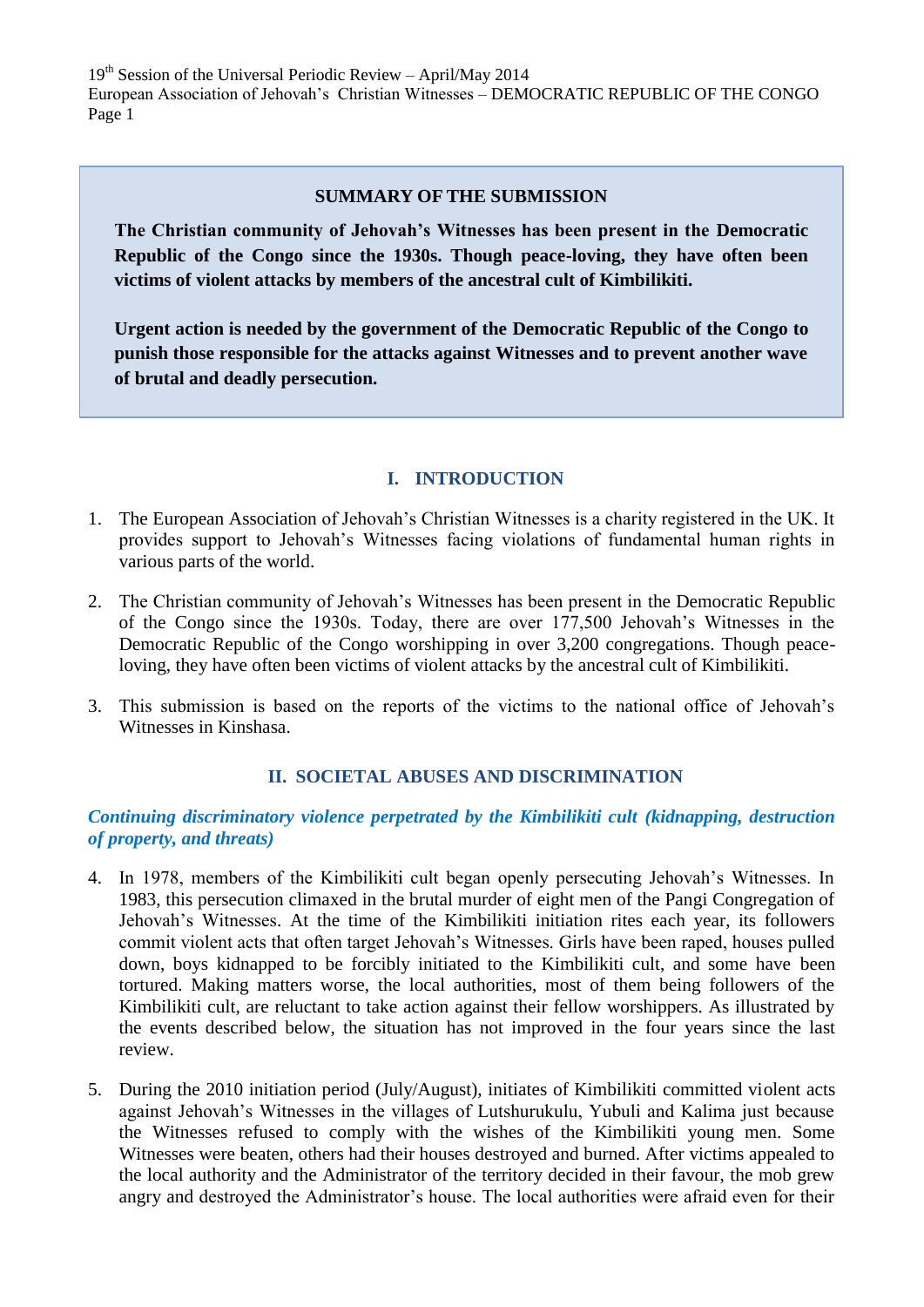$19<sup>th</sup>$  Session of the Universal Periodic Review – April/May 2014 European Association of Jehovah's Christian Witnesses – DEMOCRATIC REPUBLIC OF THE CONGO Page 2

lives. By the order of their "Mwamis" (*guardians of the custom*) these young men burned a Kingdom Hall (place of worship of Jehovah's' Witnesses). Mobs destroyed at least 11 homes. Having lost everything and facing threats of death, some Witnesses were forced to look for refuge in neighbouring villages and cities.

- 6. The 2011 summer was also marked by multiple violent events. In Mwenga, a 25 year-old man worshipping with the Witnesses was attacked and kidnapped by Kimbilikiti followers. They brought him into the forest where they beat him and fined him 20 US\$. Since he did not pay the fine, they destroyed his banana plantation as well as those of his neighbours. Local authorities who were contacted (the Administrator of the Territory, the local and custom chiefs) did not want to be involved because they are from the Rega tribe and being bound to the custom, they feared problems from the tribe.
- 7. Also in Mwenga, the Kimbilikiti followers destroyed the banana plantation of two Witness families. They tried to kidnap the 15-year-old son of a Witness, but his father hid him. They tried to attack a female Witness, but her non-Witness son prevented them. The mob tried to catch one Witness minister because they believed he was guilty of disclosing the secrets of their rites.
- 8. In the village of Kalamba, one Witness was beaten by Kimbilikiti followers.
- 9. On 15 August 2012, in Mwenga, the 15-year old son of Jean Kishibisha Nyambo was kidnapped by the Kimbilikiti followers. They then summoned the father to demand that he supports his son's indoctrination in the cult. When Mr Nyambo did not comply, they threatened to assault him and his property. Fearing for his family and for his life, Mr Nyambo (a widower) took his other three children and fled.
- 10. On 23 August 2012, around 2:00 a.m., a mob of about 100 Kimbilikiti followers destroyed everything belonging to Jean Nyambo: house, kitchen, garden, and banana plantation. The Prosecutor's Office is investigating.
- 11. The son, who is not a Witness, was returned to the family after submitting to the initiation rites. Mr Nyambo and his entire family are now living with another Witness family for the sake of their personal security. This is necessary because the Kimbilikiti followers consider that Mr Nyambo owes a debt for support of his son's initiation rites, and because Mr Nyambo intends to take legal action against the Kimbilikiti followers.
- 12. Efforts to refer the matter to government authorities in Kinshasa and to the court require the gathering of evidence with the help of police inspectors. However, the lawyer and the police inspectors were unable to travel because the area was unsafe and the city of Goma, where the lawyer's plane would land, was then under the control of the rebels. After the situation returned to normal in Goma, a complaint was filed on behalf of Mr Nyambo and his family in the Prosecutor's Office of Bukavu.
- 13. In the village of Mwenga on 26 February 2013, the police arrested only two of the four alleged guilty men, namely Mr Iluba and Mr Ibonga Bulambo. Mr Bulambo, being a 16–year-old minor, was released on probation, waiting to appear before the Juvenile Court of Bukavu. Mr Iluba is currently in prison in Bukavu.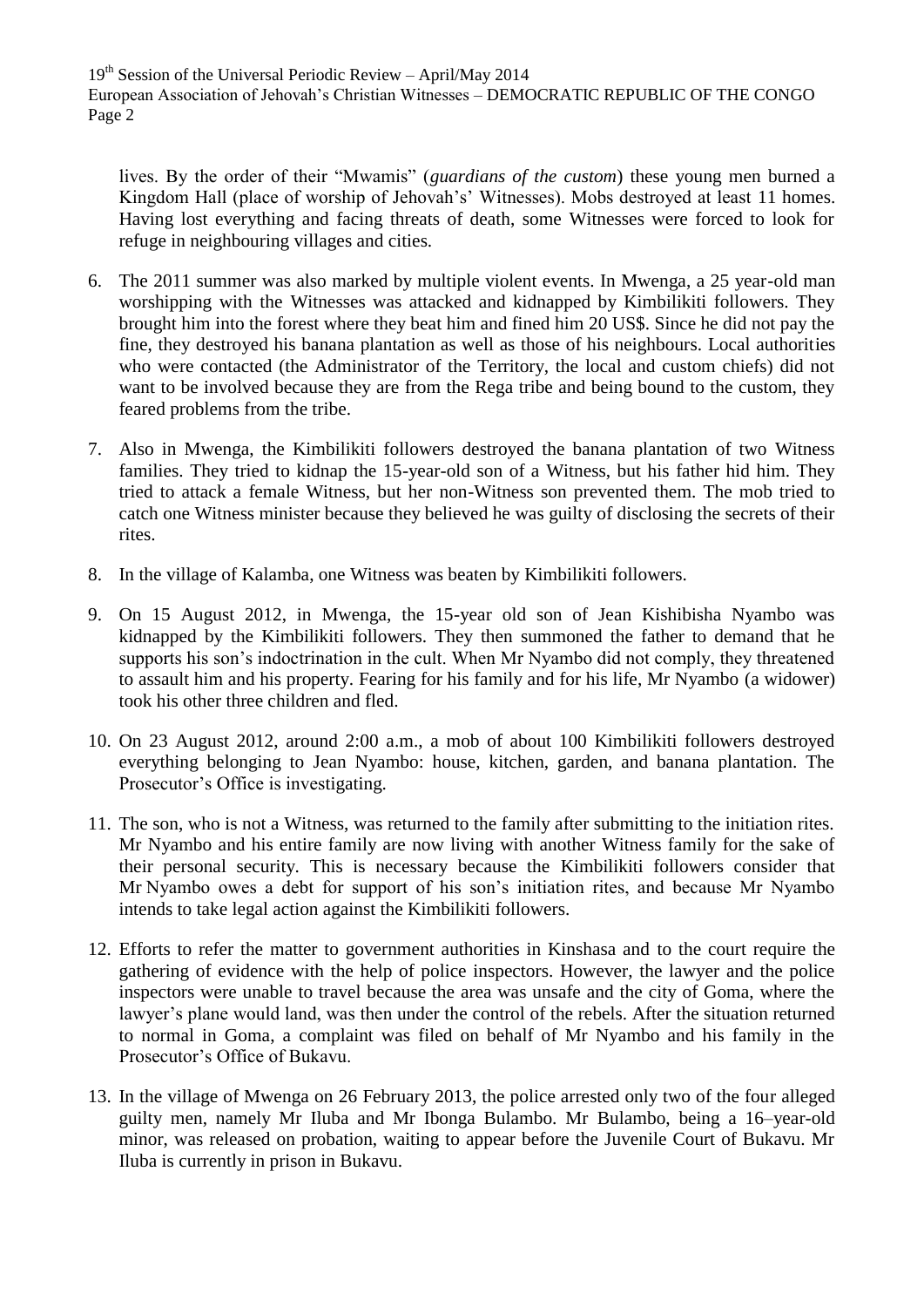$19<sup>th</sup>$  Session of the Universal Periodic Review – April/May 2014 European Association of Jehovah's Christian Witnesses – DEMOCRATIC REPUBLIC OF THE CONGO Page 3



# **III. ATTEMPTS MADE TO SOLVE THIS SITUATION**

# *Efforts in seeking the protection of MONUSCO*

14. Within the last year, local representatives of Jehovah's Witnesses approached the UN mission in Congo (MONUSCO). However, the mission's officials explained that they follow the principle of decentralization, meaning that in each province of the country there is a department of the mission that looks after human rights. The MONUSCO office in Kinshasa cannot directly handle questions of violations of human rights in another province. Unfortunately, there is no UN office in the villages where the Witnesses have been attacked, and thus no recourse is available through the MONUSCO.

#### *Efforts in seeking the protection of local authorities*

- 15. Local representatives contacted the Congolese authorities (chief of the village, administrator of the territory, and police authorities) in the village of Pangi and in the city of Kindu to inform them of the attacks perpetrated by the Kimbilikiti followers within the past year. Unfortunately, most of the officials with whom representatives of Jehovah's Witnesses met were of the Rega tribe and supported these rites, and therefore took no significant action against the Kimbilikiti followers.
- 16. As mentioned in paragraph 13 above, in the village of Mwenga the police arrested only two of the four alleged guilty men.
- 17. Unfortunately, most of the Court personnel and the policemen in the Bukavu area are from the Rega tribe and are followers of Kimbilikiti. Some others have superstitious fears. This might explain why the file containing the documents of the complaint filed on behalf of Mr Nyambo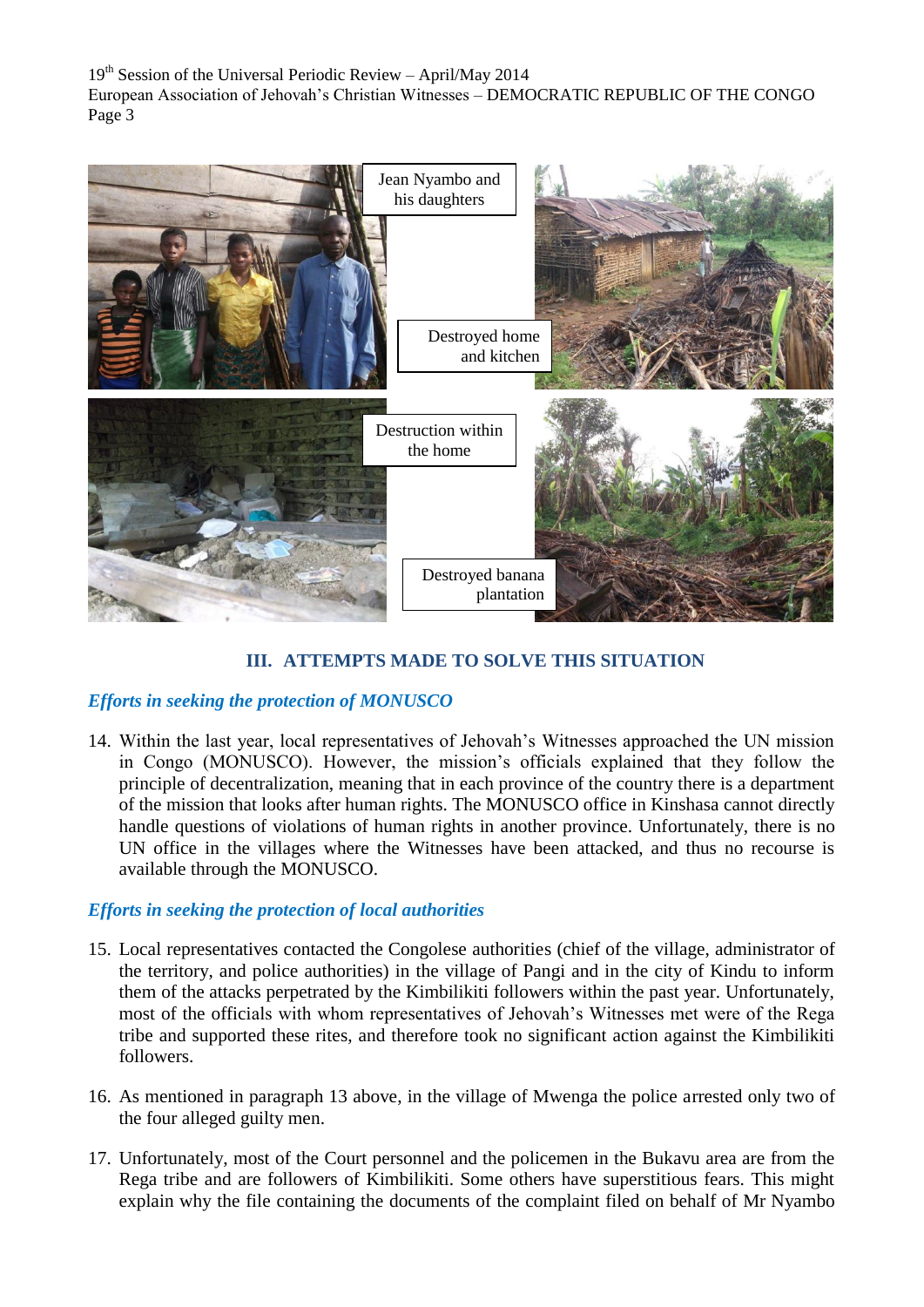19<sup>th</sup> Session of the Universal Periodic Review - April/May 2014 European Association of Jehovah's Christian Witnesses – DEMOCRATIC REPUBLIC OF THE CONGO Page 4

just "disappeared" from the Court offices. It was probably stolen. The lawyer referred the matter to the authorities in Kinshasa, who enjoined the Court authorities in Bukavu to reconstitute that file with certified copies; this has been done. Mr Nyambo is waiting for the hearing to take place in the coming months, in Bukavu.

18. The delay in handling this case is due to the fact that Mr Nyambo's lawyer, Mr Jimmy Mafamvula, requested to be relieved from this case. He believes that, because of being wellknown as the one defending the Witnesses, he has twice suffered poisoning attempts while in Bukavu for the purpose of introducing the complaint and making investigations. Another lawyer has now taken over the case.

# **IV. IMPLEMENTATION OF ACCEPTED RECOMMENDATIONS**

- 19. Following its review in 2009, the Democratic Republic of the Congo accepted almost all of the recommendations made by Member States. Upon adoption of the report, the Democratic Republic of the Congo was credited with a cooperative and constructive spirit, determined not only to continue progressing but to commit resources to consolidate the progress already made. However, as the facts of the present submission demonstrate, human rights continue to be violated.
- 20. *Elimination of impunity:* The Government was expected to strengthen efforts to eliminate impunity and to ensure that all alleged perpetrators of crimes against humanitarian law are brought to justice. Kimbilikiti followers must be arrested, prosecuted, and convicted for their attacks on Jehovah's Witnesses and others. The authorities, responsible for the security of their citizens, must not by their inaction embolden the Kimbilikiti to commit more atrocities beatings, rapes, and killings. Lives are at stake.
- 21. *Effectiveness of the State Justice system:* The Government was expected to implement the numerous recommendations of the Member States by reforming their justice system, police, and security. At present, victims of the Kimbilikiti face severe opposition when they attempt to pursue their aggressors because the court personnel and policemen are of the Rega tribe and Kimbilikiti followers. It is almost impossible to receive justice.
- 22. The Democratic Republic of the Congo agreed to designate funds for the prompt and full implementation of its Plan of Action for Justice Reform. However, access to justice in rural area where the Rega tribe and Kimbilikiti followers are located continues to be very limited.

# **V. LEGAL CONSIDERATIONS**

- 23. The Democratic Republic of the Congo acceded to the International Covenant on Civil and Political Rights (ICCPR) on 5 Oct 1983 and to its first Optional Protocol (ICCPR OP1) on 6 July 1989. However, it has failed to implement the guarantees of the ICCPR with regards to the violent acts against Jehovah's Witnesses.
- 24. The Human Rights Committee received the submission of the third periodic report of the Democratic Republic of the Congo in 2006. The 4<sup>th</sup> report that was due by September 2009 has not yet been submitted.